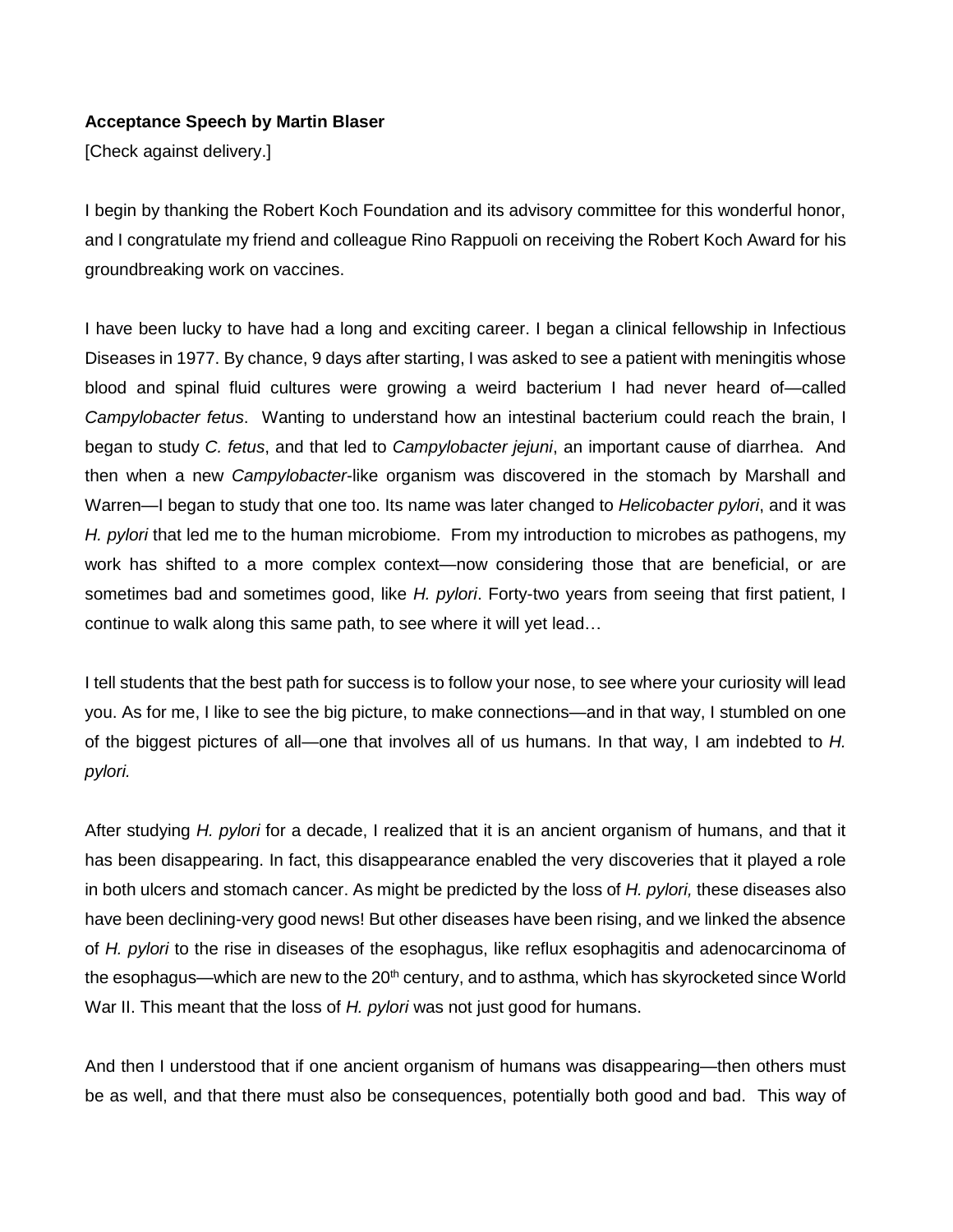thinking has led into my life's work—to understand the extinctions and their consequences, which I called the *Theory of the Disappearing Microbiota*. At first, it was considered a wild idea, but by now, evidence has accumulated.

One day, about 16 years ago, when counseling a student who was considering joining a lab studying obesity, I told him: "You know, farmers have been feeding antibiotics to their farm animals to fatten them up". As I said it, I thought 'that is what we have been doing to our children: the antibiotics that we have been giving them for their minor infections have been fattening them up too'.

I set out to see if that is true, and then realized that early life is when many important diseases develop—not only obesity, but also allergies, asthma, juvenile diabetes, and a long list. Over the last 15 years, we have been studying children, and establishing models in mice of early-life exposures to antibiotics. These have shown that antibiotics are disrupting the microbiome—and it is the altered microbiome that is causal. These experiments and ones that are ongoing, point to the causes of the global pandemics of metabolic diseases like obesity and diabetes, and immunologic diseases like asthma, food allergies, and IBD. By disrupting the microbiome, antibiotics have been having unintended costs on a large scale.

Once I understood this, I felt it was important to communicate it, not only to scientists and doctors, but also to the general public. Antibiotics are among our civilization's 'sacred cows'. In writing *Missing Microbes,* I wanted to inform the world about how their microbes and their children's are changing. Once people understand the problem, they can act. Like climate change, the extinctions in our microecology are on-going, therefore, our studies continue. We must act to protect the health of future generations. This has become my life's work.

As with all recognition, there are many people to thank; I start with the most important teachers in my career—Wen-lan Wang, Marc LaForce, Emil Gotschlich, and Agnes Labigne. I am grateful to the students, fellows, and colleagues who worked in my lab, entrusting some of their precious years to our studies together. This inspired group made so many observations; it has been my great privilege to work together, trying to guide their ceaseless energies, as we probed the mysteries of microbes.

On a personal level, I am grateful to my parents, who provided the starting materials so I could successfully leave their warm nest. I thank my children—Daniel, Genia, and Simone—Genia is here